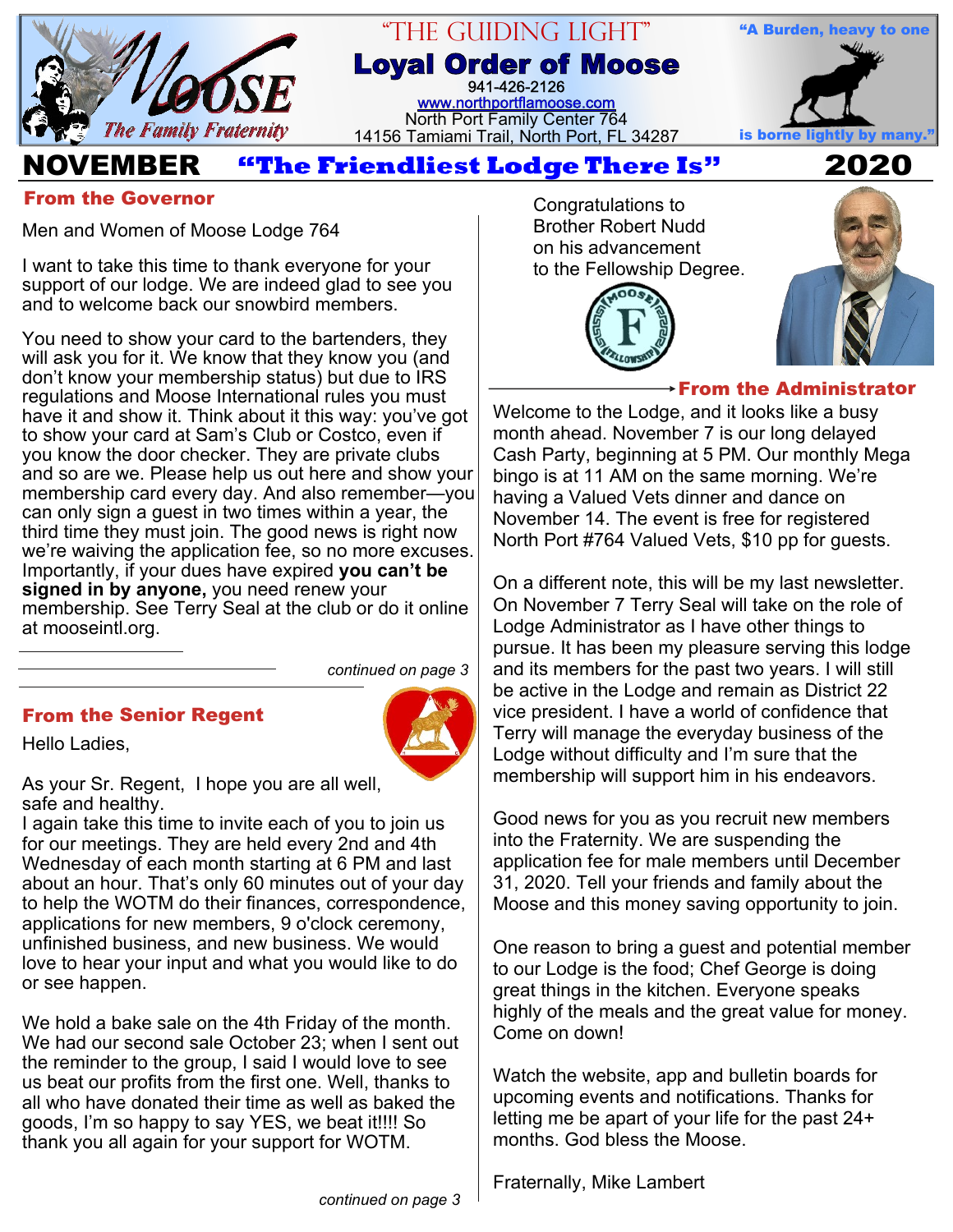## NOVEMBER 2020

## **The Guiding Light**

A monthly publication of North Port Moose Lodge #764

Page Number  $\mathcal{D}_{\cdot}$ 

## **LOOM Meetings Schedule** Second Tuesday of the Month: **Nov 10, 2020** Fourth Tuesday of the Month: **Nov 24, 2020** Lodge Meetings begin 7:00 PM **LODGE &** Governor: Ed Mell **CHAPTER** Jr Governor: Rick Novack **OFFICERS** Prelate: Tom Creighton **2020 - 2021** Treasurer: Terry Frein Jr. Past Governor: Trustee: Don Caron Trustee: Jim Godshall Trustee: Paul Stevens Administrator: Terry Seal **FMA District 22 Nov 14 @ 12 noon Port Charlotte 2121 alued Vets**

Chapter meeting **Nov 11 6:00 PM**



**Nov 25 6:00 PM** Chapter meeting

 Sr Regent: Ann Mel Jr Regent: Charlene Gannon Jr Graduate Regent: Brenda Seal Sec/Treas: Teresa Sekscinski

Recorder: Becky Brooke

Women of the Moose Chapter 1892 meet on the second and forth Wednesday of every month at 6:00 PM in the annex. **The Board of Officers meet on the 2nd Tuesday at 5:30 PM**: All women in the the North Port Moose are invited to join our Chapter.

# **CASH PARTY** Saturday, November 7<br>5:00 PM

Includes dinner, 2 draft beers, pretzels & chips; chance for \$1500.00 Cash Drawing. Only 174 tickets will be sold; Ticket #175 will be chanced of during event for a guaranteed seat on stage for last 10 numbers drawn.

50/50, Bingos, Pull Tabs available during event. Benefit: Lodge Building Improvement Fund



**SATURDAY, NOVEMBER 21** Proceeds Benefit **Lodge Improvements** 8 AM - 2 PM

**TABLES AVAILABLE FOR \$10.00 EACH** FOOD AVAILABLE: BURGER, CHIPS & SODA - \$5.00 HOT DOG, CHIPS & SODA - \$3.00 CHILI DOG, **CHIPS & SODA - \$4.00** SIGN UP SHEET ON BOARD (PLEASE PUT HOW MANY TABLES YOU WANT)

Open to **MOOSE MEMBERS & QUALIFIED GUESTS** 

Event is Free for registered North Port Lodge #764 Valued Veterans

Guests \$10

**NOVEMBER** 

nner

5 рм

ance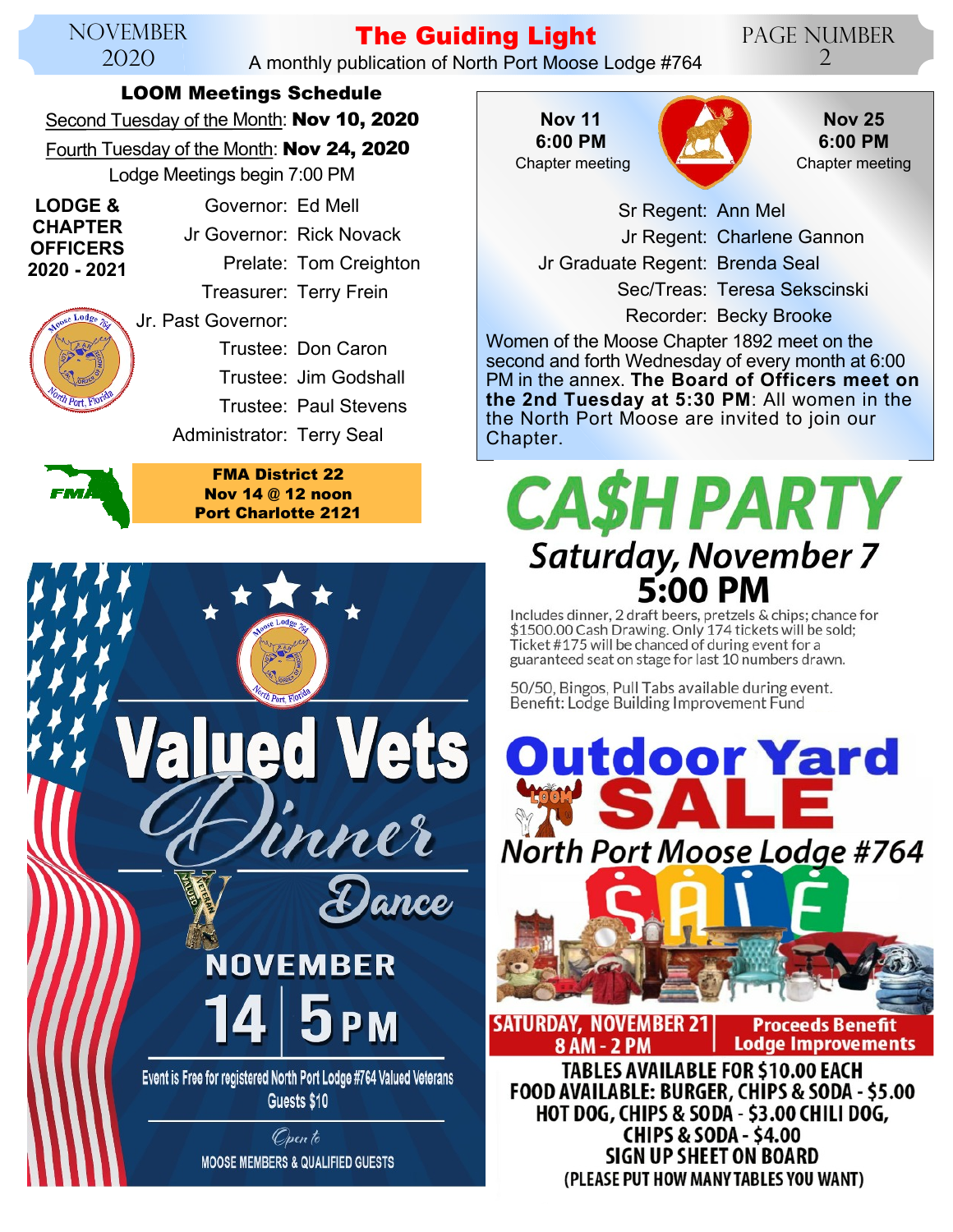#### **GOVERNOR'S Report** continued

We are also falling behind in member retention, so if you know a member who hasn't renewed, remind him/her to do so. Remember that the Lodge general membership meetings are the second and fourth Tuesdays of the month at 7 PM in the office annex beside the Lodge building. The Moose Legion meets on the fourth Tuesday at 5 PM.

The next Florida Moose Association District 22 meeting is November 14 at noon in the Port Charlotte lodge. A good turnout would really be a boost for our lodge and maybe we could win the monthly attendance plaque for once.

Keep up with your Moose Lodge: check out the website, monthly calendar and posters for upcoming events.

Fraternally yours: Edward J. Mell, Governor

RAFFLE: BOYS & GIRLS CLUB OF MORT

 $\mathbf{O}$   $\mathbf{O}$   $\mathbf{O}$ 

**TICKETS: 3 FOR \$10 DRAWING: NOVEMBER 7 AT CASH PARTY** 

-KENMORE 4-BURNER GAS GRILL W/TANK<br>-S100 FLORIDA LOTTO SCRATCH TICKETS

Sponsored by North Port Moose Lodge #764

•tickets at the bar•

 $\bigcirc$ 

 $\cdot$   $\sigma$ 



North Port Lodge #764 is one of six Lodges in the Florida Moose Association's District 22. The district conducts a meeting on the second Saturday of every month at noon, at a different lodge on a rotating basis. The meeting provides information about upcoming events and activities at the various lodges. As a Moose member, you're welcome at all lodges, and may want to attend a function. November's meeting is Saturday, November 14 at Port Charlotte.



## **Senior Regent's Report** continued

Our Trunk or Treat and scavenger hunt was great. Thanks to all who have donated monies, treats, and decorated trunks. It was fun to see all the different costumes and children having fun. With Covid-19 a lot of places canceled their events. We were able to do this outside taking all precautions.

This month we will celebrate one of our officers, **Becky Brooke –**our recorder, to receive her College of Regents Red Stole on Sunday, November 22 at 2 PM. Congratulations Becky, job well done!!

Our cash party will be held November 7 at 5 PM, so come and enjoy what will be a great day, and I wish all Good Luck! Our November Women of the Moose meetings are on the 11th and 25th at 6 PM (please support us). Our bake sale is Nov. 28. Come that Friday, have a great dinner prepared by our chef George and get a delicious desert handmade by WOTM.

Thank-you once again for taking time to read this. Take care and see you soon. God bless stay safe!

Cordially and Fraternally, Sr. Regent Ann Mell